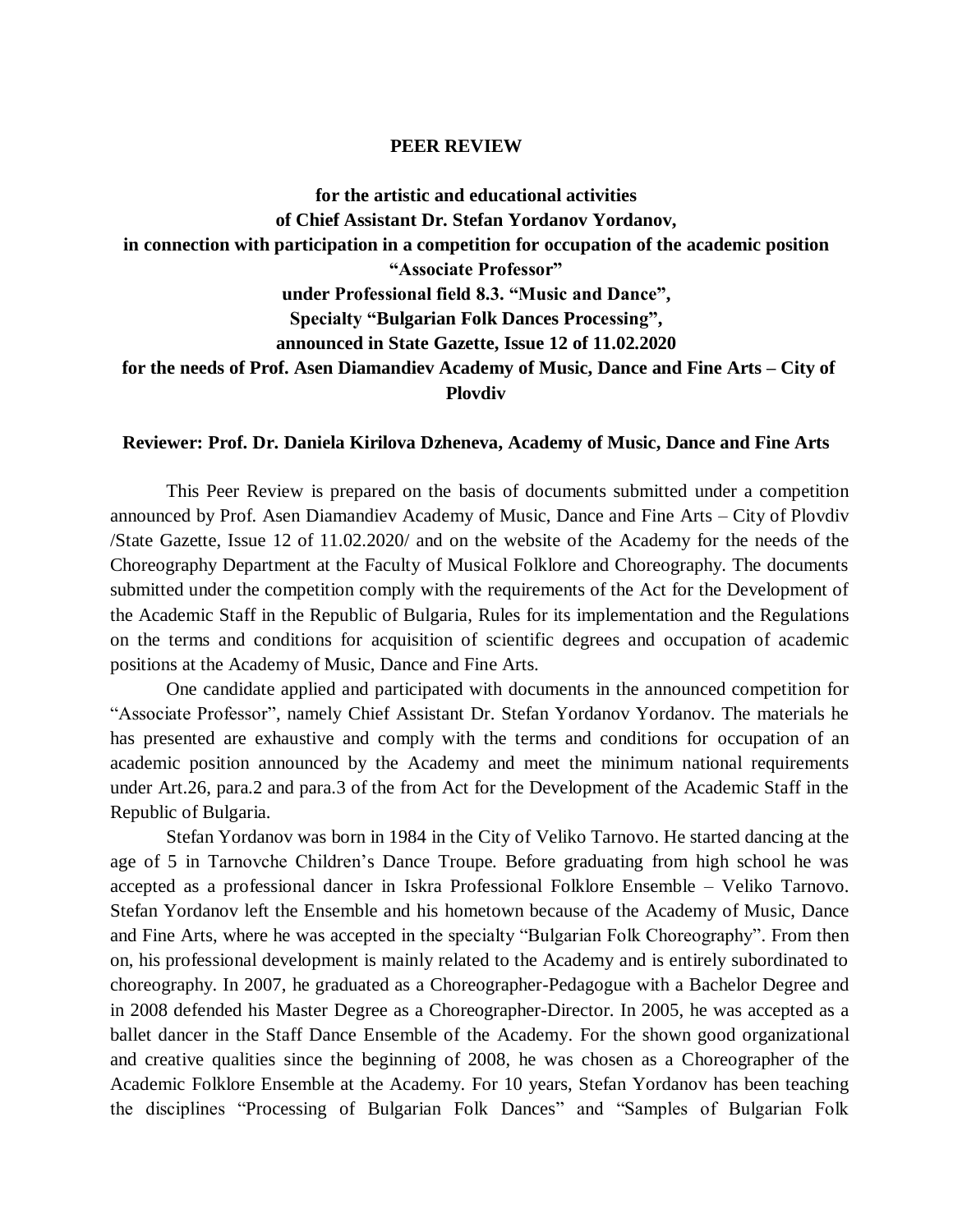Choreography" in the Choreography Department. He also teaches classes in "Bulgarian Folk Dances" within the discipline "Physical Education and Sport" in the Optional disciplines module for all specialties of the Academy.

Stefan Yordanov has an extremely rich artistic and creative activity. In addition to the fulltime engagements in the Academy, he is also a Choreographer of: Geo Milev Bulgarian Folk Dance Ensemble – Plovdiv, the Children's Dance Troupe at Hristo Botev Primary School – village of Razhevo Konare, Bratsigovche Children's Dance Troupe at Vasil Petleshkov Community Center – Bratsigovo, the Children's Dance Troupe at Vasil Petleshkov Home for Children Deprived of Parental Care – Bratsigovo, Children's Dance Troupe Gerene at Prosveta Community Center – Belozem, Children's Dance Troupe at Nikola Indzhov Kindergarten – village pf Razhevo Konare, FOLK VISION Professional Dance Ensemble – village of Razhevo Konare, GERENE Dance Group – village of Belozem, FOLK VISION Professional Dance Ensemble – Plovdiv.

The experience of a choreographer and teacher gained over the years gave him grounds to successfully defend a dissertation on the topic: "Processing of Bulgarian Folk Dances as a Basis for Their Stage Performance" and to obtain an educational and scientific degree "Doctor" in 2016.

True to his active work as a Choreographer-Director and Director of folklore performances, Stefan Yordanov presents as the main habilitation work in this competition three newly created author's performances. All three performances are contrastingly different in content, means of expression, and messages. For each of them, the candidate presented an annotation, a libretto, a dramatic construction, a program, as well as an imperial material, to which he made a reference.

1. Concert-performance "Ten Years of Academic Folklore Ensemble at the Academy of Music, Dance and Fine Arts". Choreography and direction – Stefan Yordanov. The concert was performed on 01.08.2018 as part of the "XXIV International Folklore Festival Plovdiv". In front of the thousands of people in the Ancient Theater of Plovdiv, an extremely diverse program, including 18 original works based on folklore, 8 of which dances, was presented. The newly created ones were: "Games in Shopluka" and "Dobrudzha Suite". The rest of the dances were mostly processed and presented in a new, different way from the original idea of the author in order to dynamically build the concert as a festive spectacle. For this purpose, many of the former student dancers of the full-time Dance Ensemble, at that moment leaders of a number of established dance ensembles in the country, were involved as performers. This gave him the freedom to increase the number of performers and to change the composition of some of the dances compared to the original idea. The introduction of the performance "Men's Dance with Drums" was solved in two plans with a double composition of 16 young people who danced in an ensemble and attractive way and beat the drums in rhythm, without musical accompaniment. The subsequent Pirin music and dance performance "Kate, Kate" was decided on three plans with the participation of 36 performers. Stefan Yordanov showed an extremely attractive approach to the only dance in the program, which was choreographed by another author – "Shopski Dance" by Kiril Dzhenev, used as the culmination of the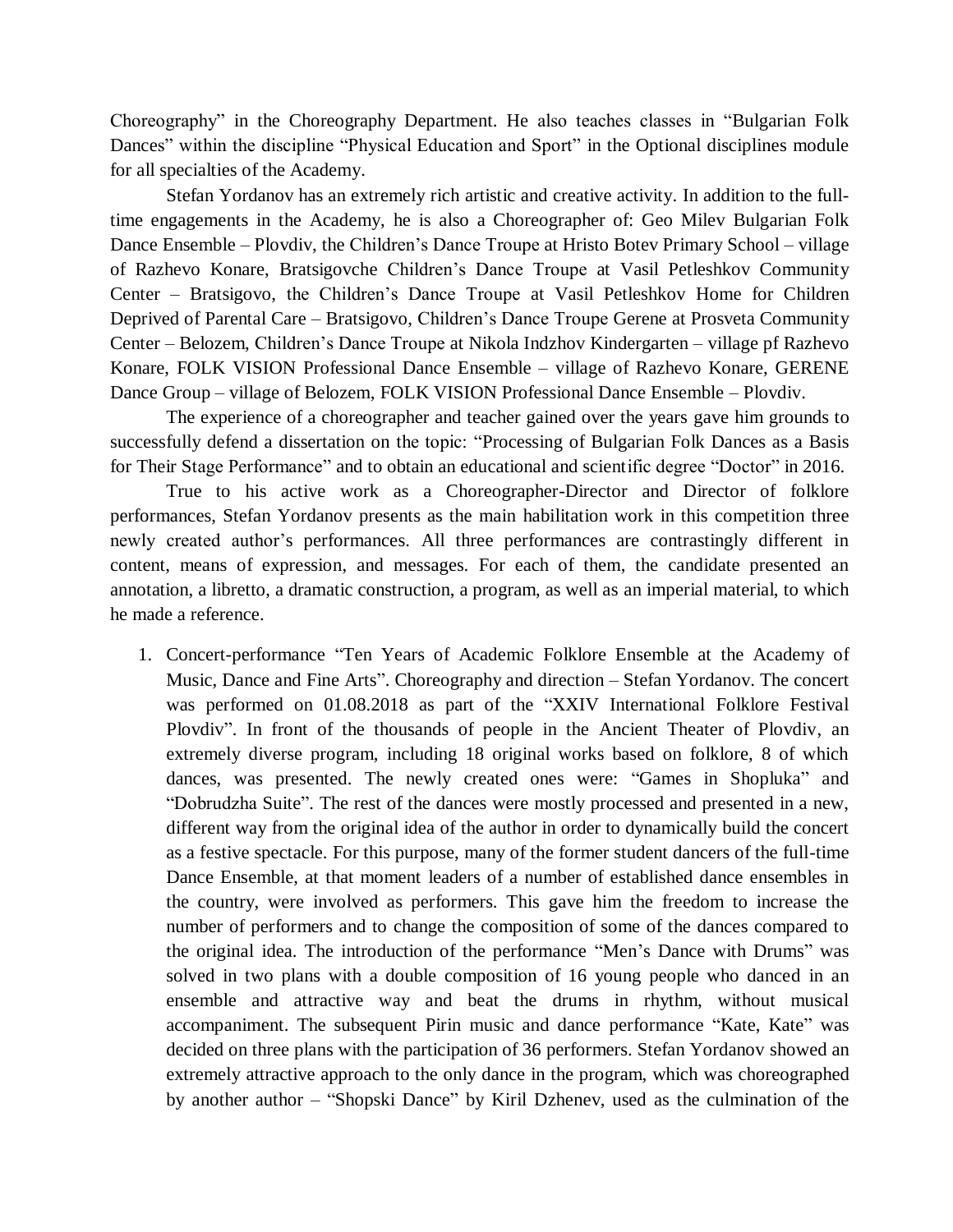program. In his stage decision in this case, 40 dancers were used – 20 men and one woman, which put the audience on their feet. The wonderful atmosphere of the Amphitheater was maximally used by the choreographer, as he did not concentrate only on the stage space, but also mastered the "Proskenia", which rose above the stage. With the staging of this jubilee performance Stefan Yordanov celebrated with dignity the 10-year period in which he worked as a Choreographer of the Academic Folklore Ensemble and raised to a new higher level the requirements for performers, the diversity of the repertoire, and last but not least, the opinion of the audience for the ensembles of the Academy.

- 2. "Budna Perushtitsa" is a theatrical, musical, and dance performance, realized for the first time on 09.05.2019 in front of the Historical Museum of Perushtitsa. The choreography was by Stefan Yordanov with participation of the performers from the Staff Dance Ensemble at the Academy of Music, Dance and Fine Arts and actors from the Plovdiv Drama Theater. The performance was multi-genre and was built in 11 images, combining different types of performing arts: speech, music, dance, and multimedia. Here the choreographer mastered the active forms of dance. Each of them was thematic and carried a certain message, and all of them together were united by the tragic narrative in the drama. In the individual scenes they were: "Dance of Awareness", "Dance of Fertility", "Dance of the Book", "Preparation for the Uprising", "Invasion of the Turks", "The Battle", "Dance of Salvation" /or maybe a dance to those seeking salvation beyond life/. The Choreographer described the used authentic material from the Pirin ethnographic region, the Rhodopes, Shopluka, and authentic Turkish dances. "Budna Perushtitsa" is a spectacle – a reconstruction of specific historical events. It includes glorious moments from our past that can be recreated in a completely different artistic way, but the message will always be deeply emotional, evoking contrasting feelings. This is not the first time that Stefan Yordanov has interpreted the theme of the April Uprising, but in this case his masterful approach to the stage transformation of folk dance, subordinated to a certain idea, should be emphasized. In addition to the syncretism achieved in the construction of the artistic image, the drama of the dance was enriched with modern plastic solutions, characteristic gestures and acting tasks for the dancers.
- 3. Concert-performance "Rhodope Wedding" is the third offered to our attention author's performance under the choreography of Stefan Yordanov, presented for the first time in Nedelino on 07.09.2019. It is created entirely with respect to processing of authentic folk dances and melodies from the Middle Rhodopes. Here the approach of the choreographer was radically different from the previous realizations. "Rhodope Wedding" is a show made up of 16 music and dance images that recreate life and ritual moments from the birth of love between young people to the wedding itself. The authentic folk dances used in the compositional solutions were: "Ripnato", "Chukano", "Enino", "Momchilovsko", "Tropano", "Pokachila se Tudora", "Dospatsko", and "Svornoto". I list them to emphasize the author's desire to adhere as much as possible to the original, to the authentic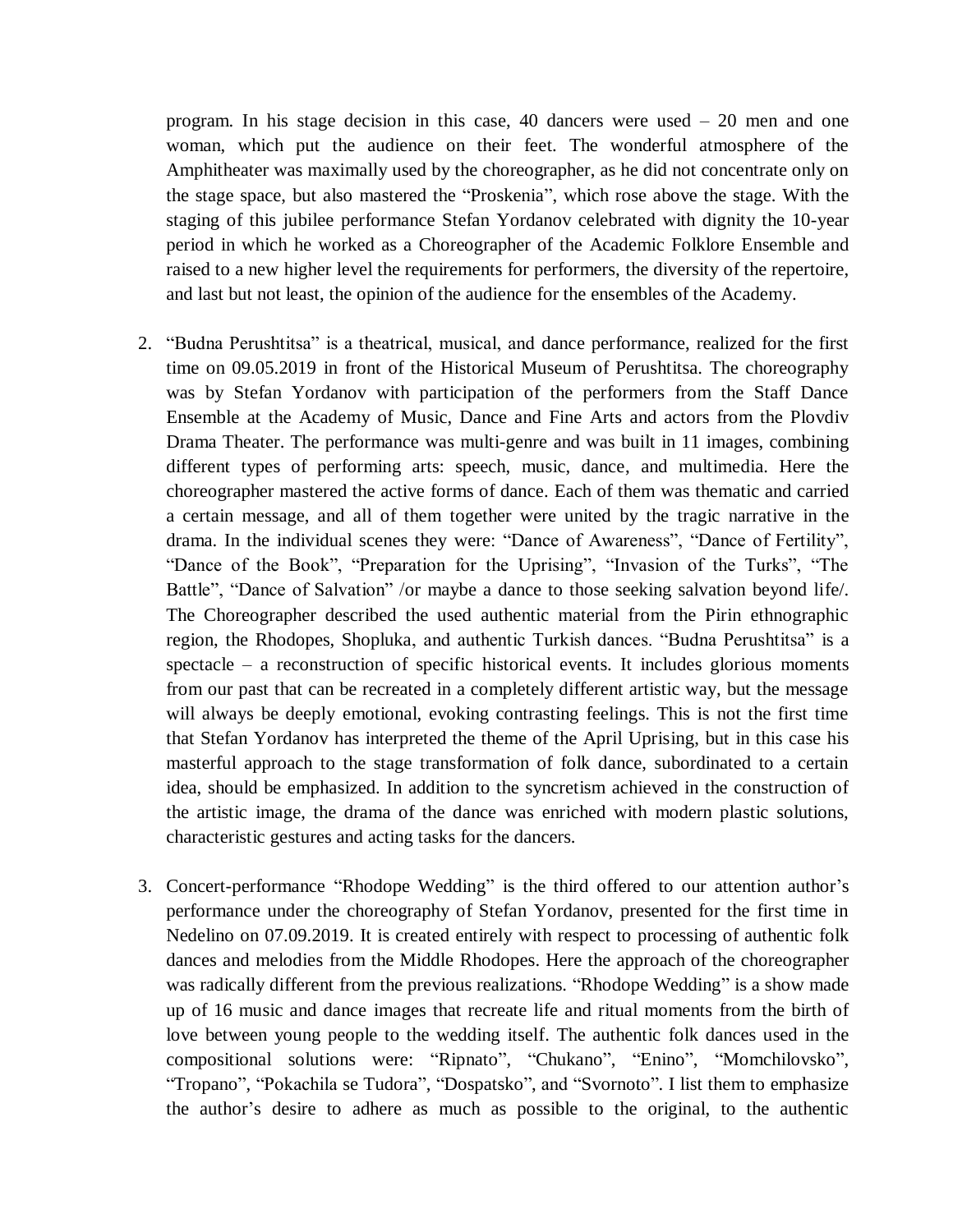characteristics and stylistic features of the folklore material. Moreover, he purposefully preserved the shape of the round dance, the grip of men and women, connecting them with a towel and a number of ritual actions that emphasize the original nature of the plot – designed and built around the Rhodope wedding. The processing of the authentic material was quite dosed and symbolic in order to preserve the style and character of the Rhodope folklore.

With the three performances offered for review, Stefan Yordanov convinces us that he masters the various forms of stage dances and has achieved his own original style of presenting this enormous wealth. With each work, he once again convinces us that the most exciting topics always come from the history and way of life of our people. His dances in the theatrical production "Boryana" by Yordan Yovkov, realized by the Plovdiv Drama Theater, are also very original and unanimously woven into the dramaturgy. Taking into account the repertoire tasks before the Staff Dance Ensemble of the Academy, Stefan Yordanov manages in the best way to organize the rehearsal process so as not to violate the curriculum, but on the contrary, to support the practical work of students on their semester and diploma assignments. He also intensively participates in all projects of the specialty "Bulgarian Folk Choreography" – concerts, conferences, and field research. I welcome his idea to study and analyze the work of choreographers from his hometown. In this regard, he presented two published materials: "Nikola Kolev and his Contribution to the Development of Bulgarian Folk Dances" and "The Place of the Choreographer Ivan Ivanov in the Stage Transformation of Bulgarian Folk Dance". Regarding the articles, I would recommend that he write only about the objects he studies, without giving publicity to untruths someone has said about other artists, because what is written remains, and thus, reality changes.

Stefan Yordanov has diverse contributions to the wide range of choreography – creative, educational, and scientific. Every year he enriches the repertoire of the Academic Folklore Ensemble with new dance works, thus developing his abilities and outlook of a lecturer in "Processing of Bulgarian Folk Dances". As the head of the Staff Dance Ensemble he contributes to the sustainable popularization of the Academy and the specialty "Bulgarian Folk Choreography", realizes joint projects and productions with the cultural institutes of Plovdiv, and gives concerts in a number of municipalities in Bulgaria. Stefan Yordanov is often a member of juries at national festivals and competitions and of the Regional Round of the Ministry of Education and Science for admission to national dance competitions.

In conclusion, I will emphasize that the achieved irrefutable and significant contributions of high artistic value by Chief Assistant Dr. Stefan Yordanov, together with the attached scientific reports and participation in creative projects, give me reason to propose to the esteemed Scientific Jury to award him the academic position of "Associate Professor" in the specialty "Processing of Bulgarian Folk Dances" under Professional field 8.3 "Music and Dance".